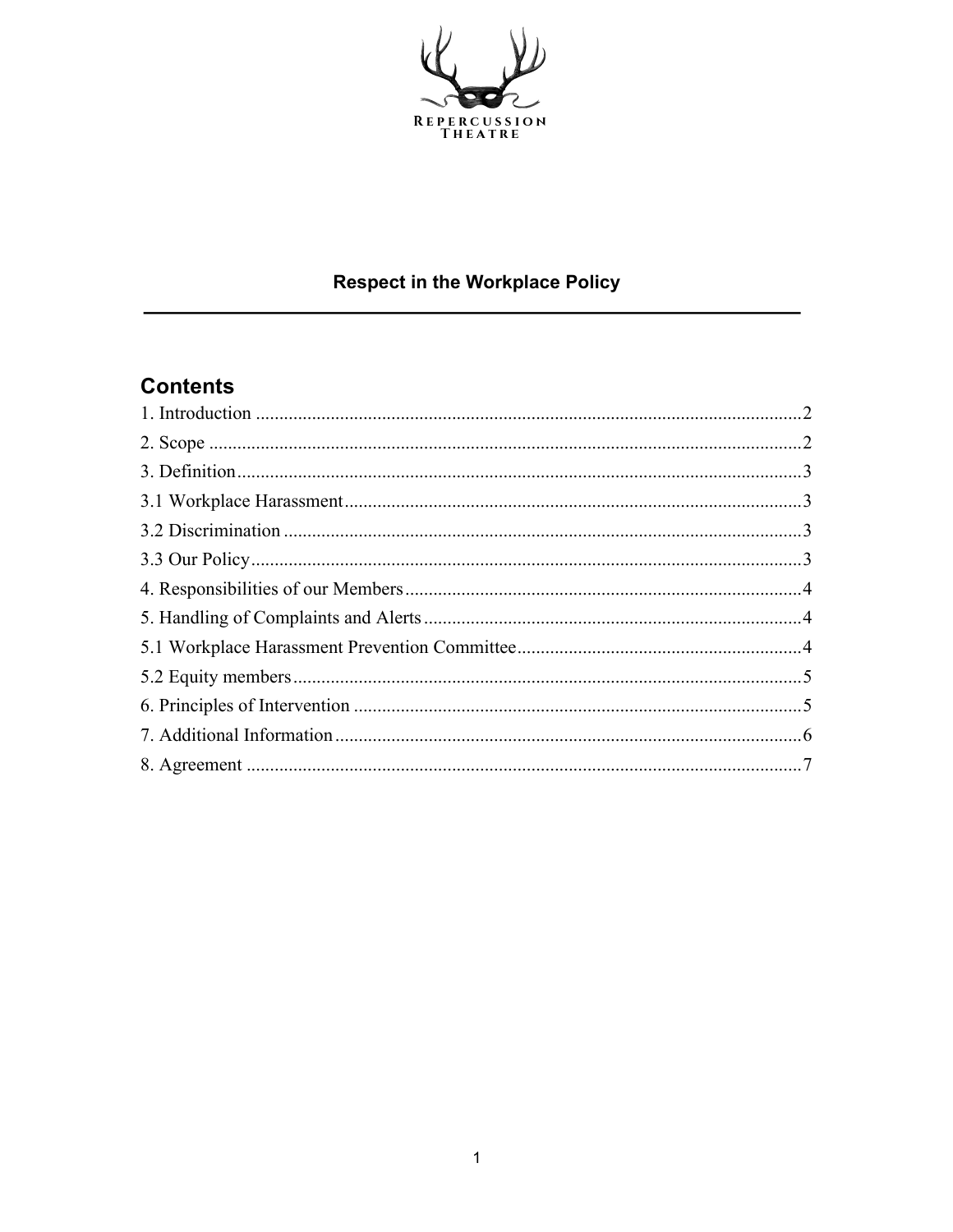

## **1. Introduction**

REPERCUSSION THEATRE values the diversity of its workforce, its patrons and visitors and is committed to creating a diverse and inclusive culture where everyone is treated with respect. REPERCUSSION THEATRE is also committed to providing a work environment that is free from all forms of harassment, discrimination, intimidation, and workplace violence.

This Respect in the Workplace Policy (the "Policy") tells you what you should do if you experience harassment or discrimination in any form at work, or any place where REPERCUSSION THEATRE's activities are conducted, or if you become aware of a harassing or discriminating situation affecting another member of REPERCUSSION THEATRE.

Due to the demands of our industry and evolving law, REPERCUSSION THEATRE reserves the right to review and revise this Policy at any time, in which case employees will be provided with an updated version.

#### **2. Scope**

The present Policy applies to all of REPERCUSSION THEATRE's employees, contractors (including actors and crew members), volunteers, board of directors, and to third parties, such as suppliers to REPERCUSSION THEATRE (collectively referred to herein as "members") of REPERCUSSION THEATRE. This Policy extends to all REPERCUSSION THEATRE activities and relationships maintained by members in connection with their work, including those that happen in the office and on tour including in the following locations and contexts:

- workplaces;
- common areas;
- rehearsals, workshops, and shows;
- any other place where people must be in the course of their employment (e.g. meetings, training, travel, social activities organized by the employer);
- communications by any means, technological or otherwise.

Management will treat any complaint that falls within the scope of this Policy seriously and with discretion.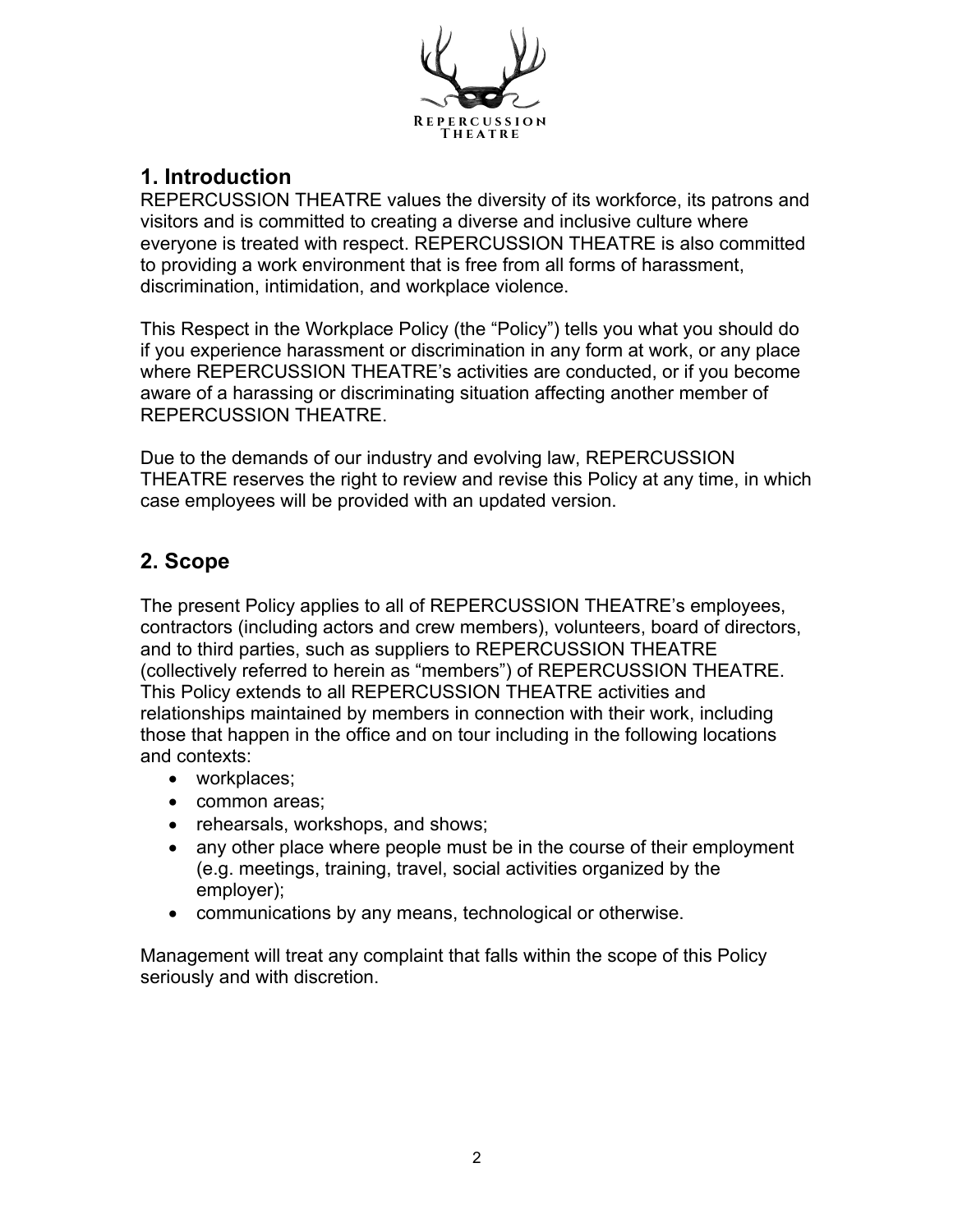

## **3. Definition**

### **3.1 Workplace Harassment**

The *Act respecting labour standards* defines psychological harassment as follows:

"Vexatious conduct manifested either by repeated behaviours, words, actions or gestures, which are hostile or unwanted, which violates the dignity or psychological or physical integrity of the employee and which results in a harmful work environment for the employee. For greater certainty, psychological harassment includes such conduct when it manifests itself in such sexual words, acts or gestures. A single serious conduct may also constitute psychological harassment if it causes such damage and has a continuous harmful effect on the employee."

Workplace harassment does not include reasonable action taken by REPERCUSSION THEATRE or by an immediate supervisor in the management and direction of employees or contractors of REPERCUSSION THEATRE, including but not limited to, distribution and assignment of tasks or workload, monitoring attendance, managing performance and implementing administrative or disciplinary measures.

## **3.2 Discrimination**

For the purposes of this Policy, discrimination is any form of unequal or differential treatment, whether intentional or not, based on race, colour, sex, gender identity or expression, pregnancy, sexual orientation, civil status, age except as provided by law, religion, political convictions, language, ethnic or national origin, social condition, disability or any other ground prohibited by applicable law.

## **3.3 Our Policy**

REPERCUSSION THEATRE does not tolerate or admit any form of harassment or discrimination within its company. Any harassing or discriminatory behaviour may result in disciplinary action up to and including dismissal.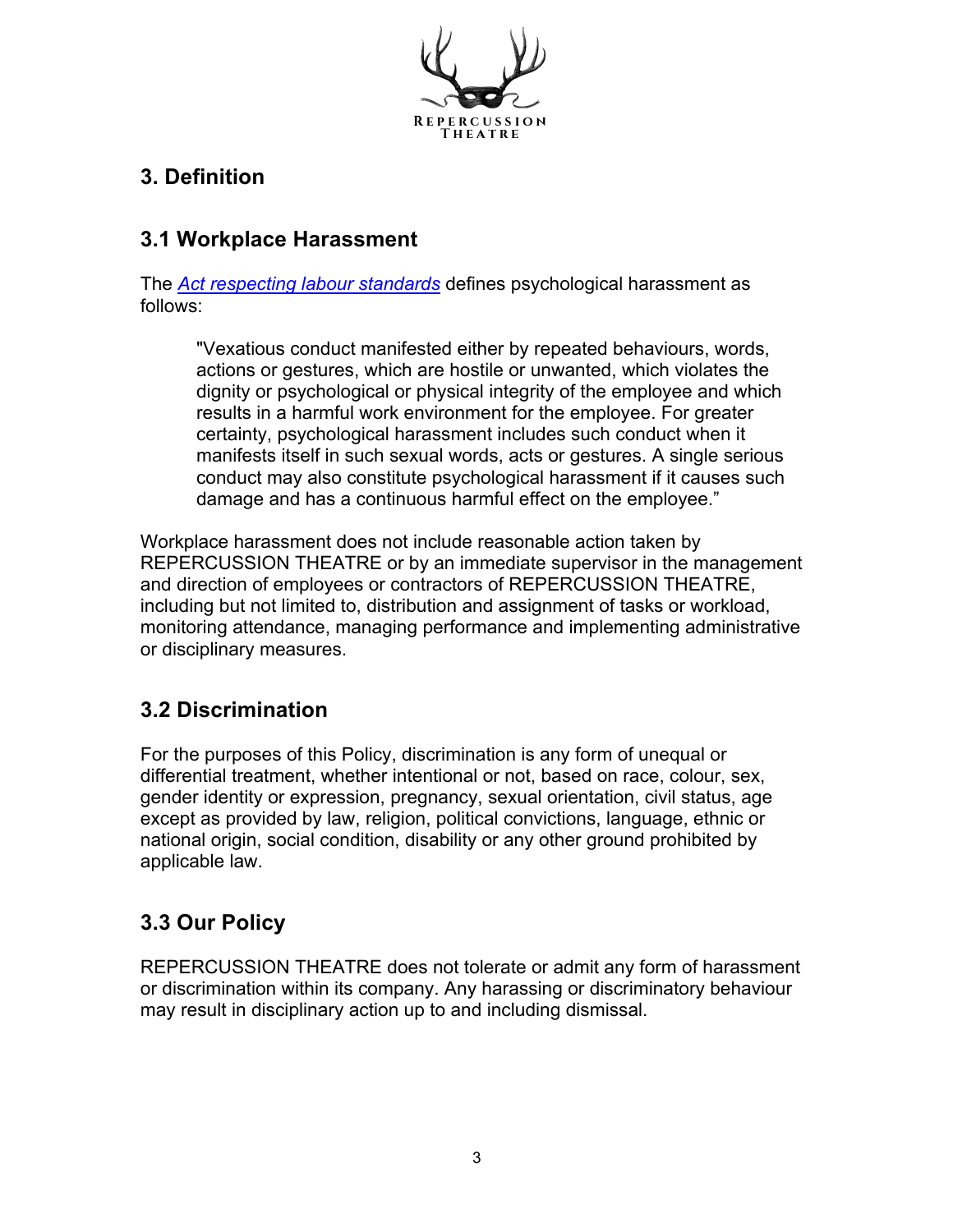

#### **4. Responsibilities of our Members**

It is the responsibility of all members of REPERCUSSION THEATRE to adopt behaviours that promote the maintenance of an environment free of harassment and discrimination.

All members of REPERCUSSION THEATRE are encouraged to report any instance of workplace harassment or discrimination.

Finally, all members of REPERCUSSION THEATRE, including the parties and any witnesses, are expected to cooperate in the investigation of complaints and efforts to resolve them. All members of REPERCUSSION THEATRE are required to keep any information related to the complaint and the investigation strictly confidential.

## **5. Handling of Complaints and Alerts**

Whenever possible, if you believe that you are being subjected to psychological or sexual harassment, you should first inform the person concerned that their behaviour is undesirable and that they must stop it. You should also record the date and details of the incidents and the steps you have taken to try to resolve the situation.

## **5.1 Workplace Harassment Prevention Committee**

If communicating directly with the other person will not be enough, or if you feel uncomfortable to deal with that person directly or if, having tried the direct approach, you are not satisfied that the conduct has stopped, you should discuss the conduct with any member of the Workplace Harassment Prevention Committee of REPERCUSSION THEATRE (the "**Committee**"), whose members are set out below:

- $\Rightarrow$  Linnea Jimison, General Manager linnea@repercussiontheatre.com
- $\Rightarrow$  Amanda Kellock, Artistic and Executive Director amanda@repercussiontheatre.com
- $\Rightarrow$  Natalka Haras, Board Member natalka.haras@gmail.com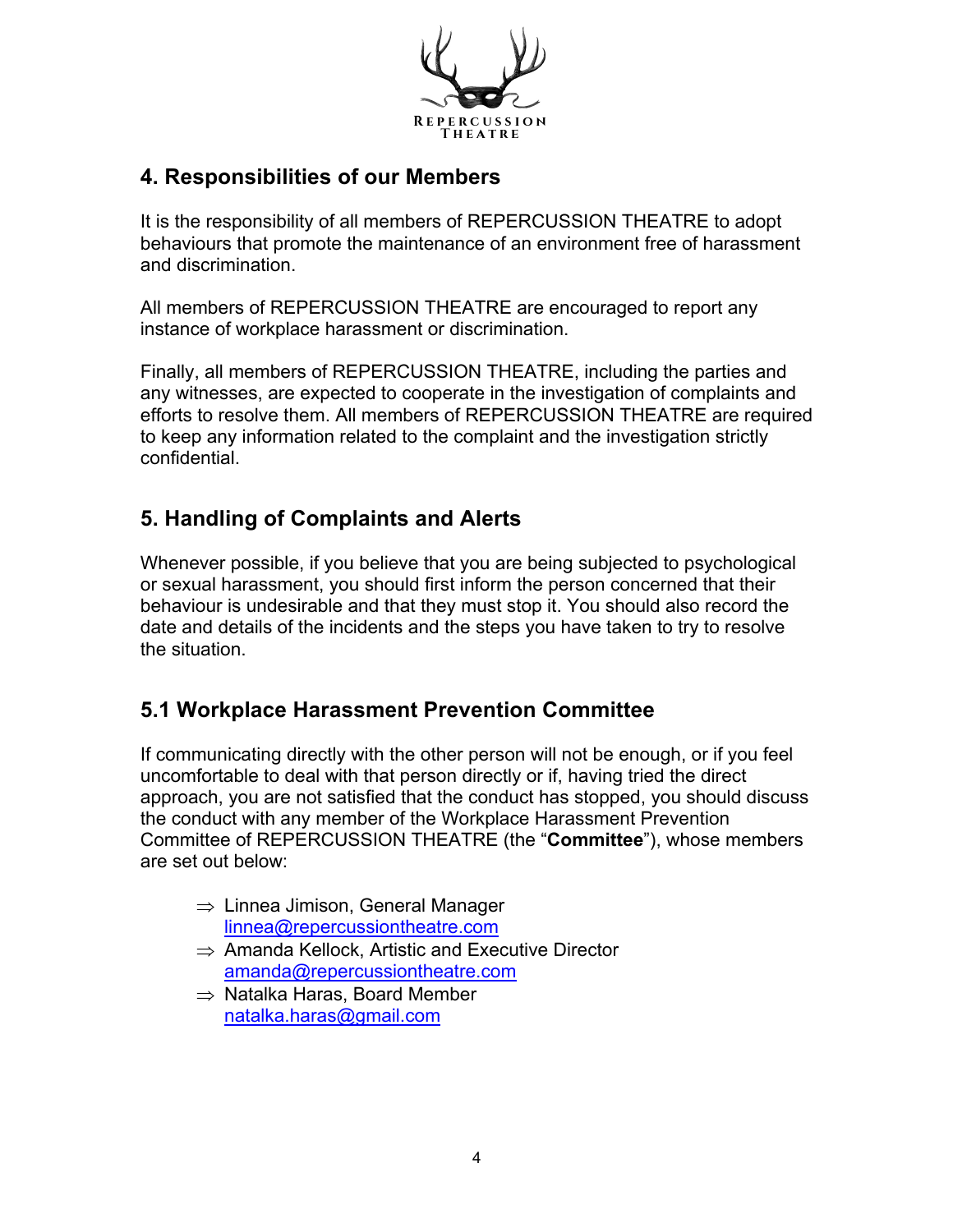

## **5.2 Equity members**

A member of the Canadian Actors' Equity Association (CAEA, or "Equity") may contact a Respectful Workplace Advisor (RWA), a trained Equity staff member who can provide informed and supportive strategies for addressing questions and concerns related to harassment. Speak with an RWA at 1-800-387-1856.

#### **6. Principles of Intervention**

REPERCUSSION THEATRE undertakes to handle any complaint or report as soon as reasonably possible and strive to preserve the dignity and privacy of the persons concerned, including the person who made the complaint (the complainant), the person who is the subject of the complaint (the respondent), and the witnesses.

Once you engage a member of the Committee with your concern, the member of the Committee will clarify the options available to you and assist in trying to resolve the situation on an amicable basis should you wish to do so. The member of the Committee you speak to will also ask you for details of what happened, will make sure that you understand the Policy and discuss informal methods that may be available to achieve an effective, timely, and confidential resolution of your concerns, as well as the formal complaints process.

After your discussion with a member of the Committee, you may wish to have the Committee member address the offending conduct with the other person, to accompany you should you choose to speak to the other person directly, or to communicate with them on your behalf. The member of the Committee will complete this informal resolution procedure as soon as possible and will discuss with you the proposed time frame.

You may also ask the member of the Committee to arrange for mediation between you and the other person. Mediation should be considered in appropriate circumstances. It may come before a formal investigation. Both the complainant and respondent, as well as the Committee, must agree that the mediation is appropriate in the circumstances for it to proceed.

You can file a formal complaint with any member of the Committee at any time. The Committee will ensure that all complaints are investigated promptly (whether by a member of the Committee or by an external party) and in a confidential manner (subject to any legal obligations) while striving to respect and protect the privacy and dignity of all persons involved.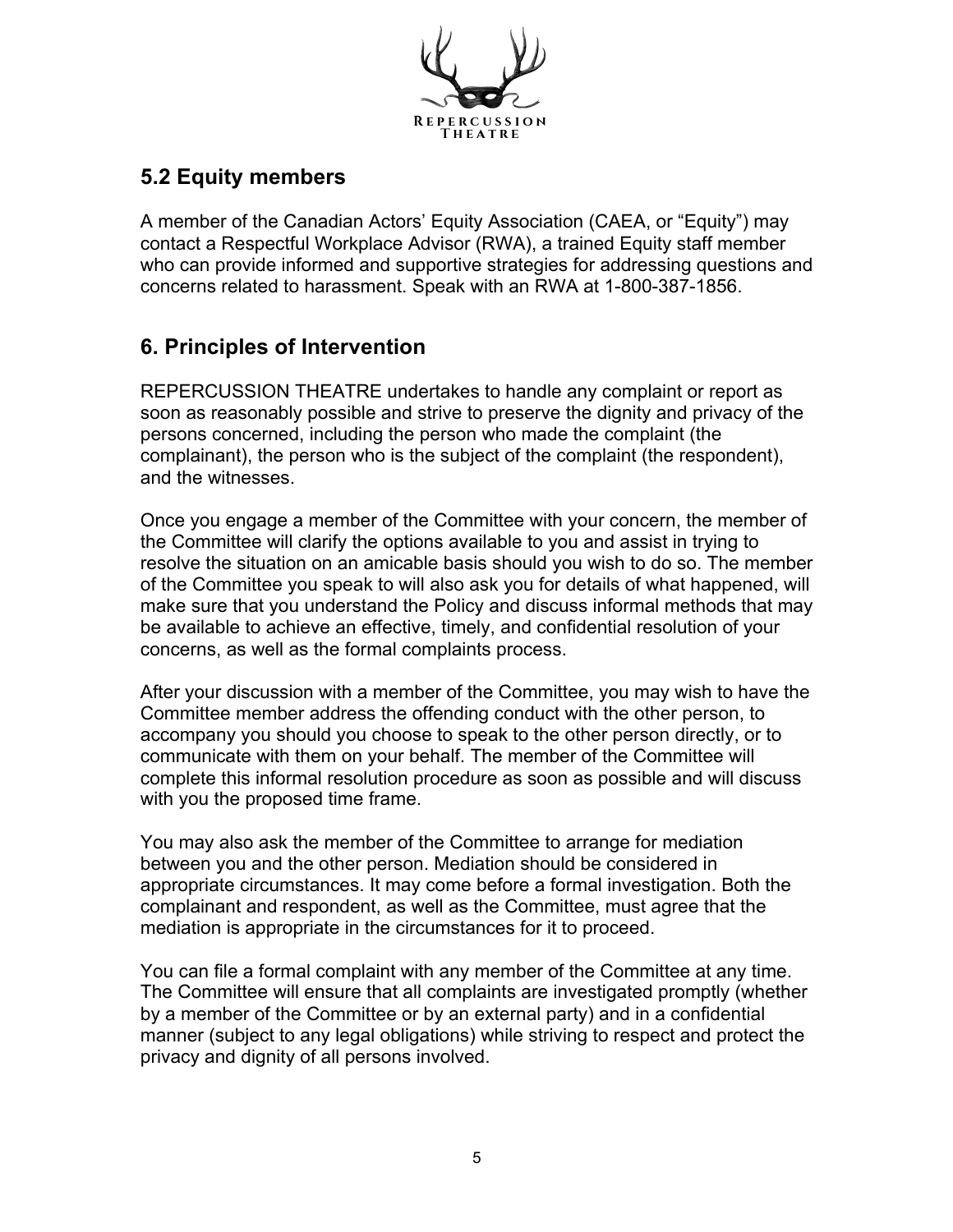

The Committee can always determine, in its discretion, that a matter requires investigation, without having to seek consent of any of the parties involved.

Following the investigation, the responsible Committee member will report on the findings to management of REPERCUSSION THEATRE. Management will then decide what remedies, disciplinary action and other measures, if any, should be taken to resolve the situation. Preventative measures may be recommended even if there is no finding of harassment, discrimination or violence.

The Committee will inform the persons concerned of the outcome of the investigation. Once again, the parties involved are required to keep any information relating to the complaint and investigation, including the outcome, strictly confidential.

No one shall be prejudiced or subject to reprisals for having raised a good faith concern or complaint with the Committee, or for their participation in the investigation .

#### **7. Additional Information**

Any questions about this Policy may be directed to the Committee at any time.

innia -

Linnea Jimison, General Manager February 17, 2021 Repercussion Theatre